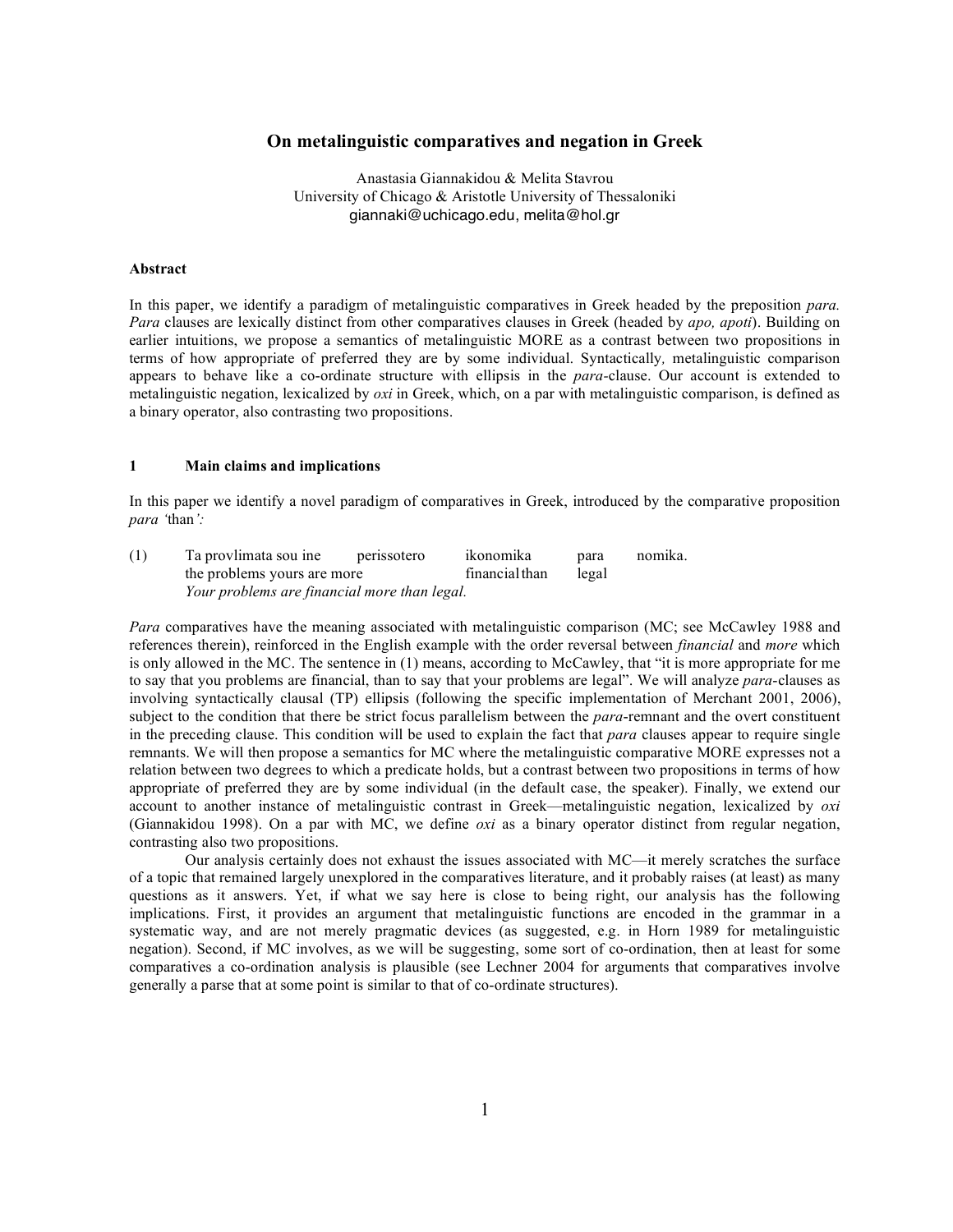## **2 Background: two types of comparatives in Greek**

In the syntactic literature on comparatives in Greek (Stavrou 1982, Merchant 2006), two types are distinguished: a **clausal** (ap-oti "than.wh") <sup>1</sup> and a **phrasal** (*apo*) one; the latter is also considered as prepositional given that *apo* is a P.

In terms of the form of the compared constituent two types are distinguished: (a) a *synthetic* form, based on the bound morpheme -*oter* attached to the adjectival stem and followed by the inflectional affix, and (b) two *analytic* forms consisting of the free morphemes *pjo* or *perissotero* followed by the degree/comparative adjective/adverb. The two ways of forming comparatives (adjectives/adverbs) in Greek are normally in free variation, with the notable exception of *para* comparatives that is the focus of this study.

| (2) | I Kiki ine psiloteri apo tin Ariadne<br>the Kiki is taller than <b>the acc</b> Ariadne  |                                                  | Phrasal/synthetic        |
|-----|-----------------------------------------------------------------------------------------|--------------------------------------------------|--------------------------|
| (3) | I Kiki ine psiloteri<br>the Kiki is taller than the.nom. Ariadne                        | apoti i Ariadne.                                 | Clausal/synthetic        |
| (4) | I Kiki ine pjo <b>psili</b><br>the Kiki is more tall<br>Kiki is more tall than Ariadne. | {apo tin/apoti} i Ariadne.<br>{than the Ariadne} | Clausal/Phrasal analytic |

(5) I Kiki ine **perissotero psili** {apo tin/apoti} i Ariadne. Kiki is more tall than Ariadne.

Clausal/Phrasal synthetic

(6) I Kiki pezi kithara **kalitera** {apo tin/apoti} i Ariadne. the Kiki plays guitar better {than the/than} the Ariadne Kiki plays the guitar better than Ariadne

For the purposes of this paper, we will assume, following Merchant 2006, that all Greek comparatives involve clausal ellipsis underlyingly, with movement of the remnant to the Specifier of FP, as illustrated below:



*apoti i Ariadne* 'than Ariadne <is d-tall>'

 <sup>1</sup> There is another clausal morpheme, *aposo,* which we will not consider here for simplicity reasons. *Aposo* involves the relative pronoun 'osos' next to *apo*. *Osos* is the same pronoun used in free in amount relative clauses, and is best with amount comparisons.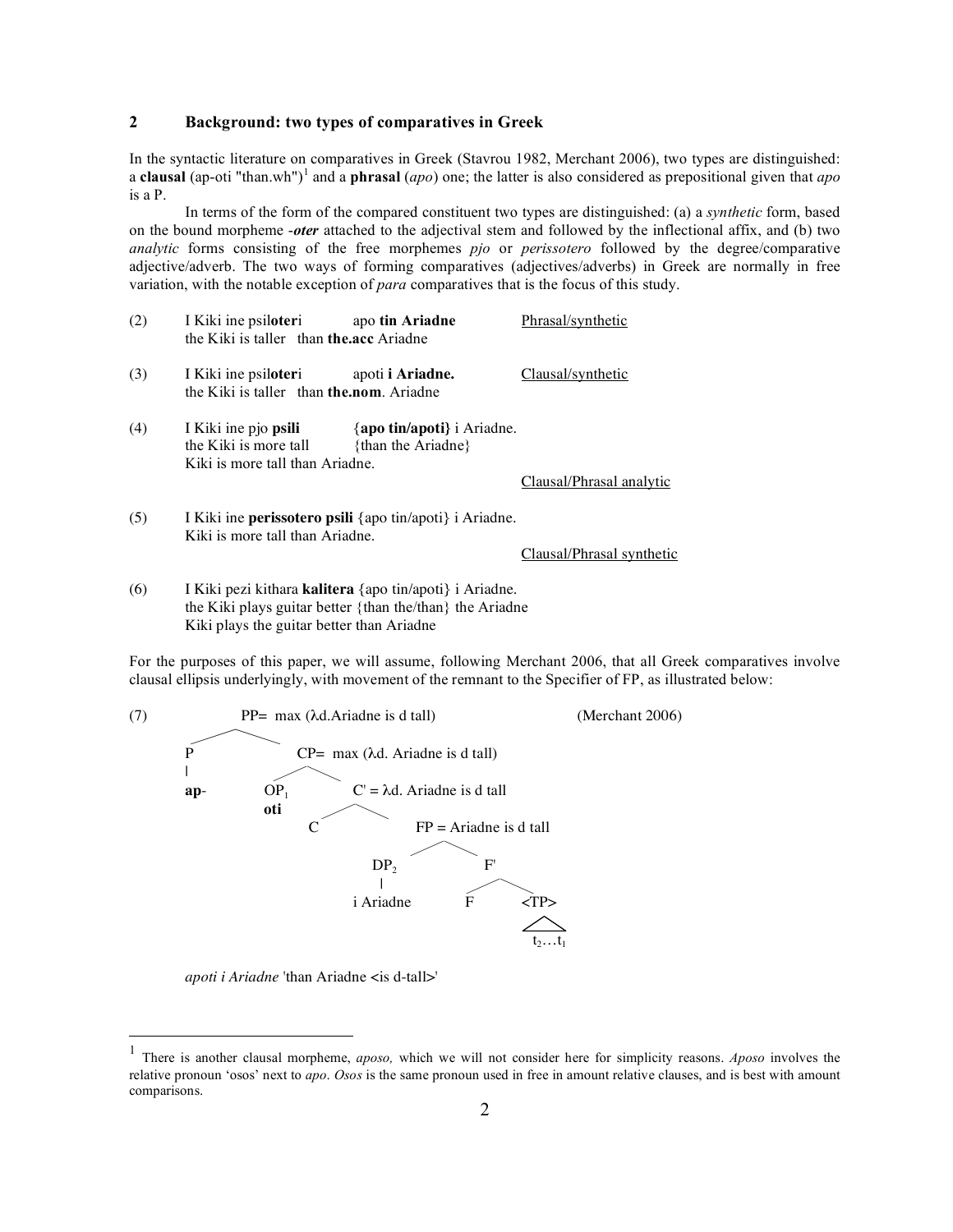*Apo* comparatives, according to Merchant 2006, involve a bit more structure above CP, but this will not be crucial for our present purposes. What *is* important is that *apoti* comparatives involve TP ellipsis—a position that we will adopt for *para*-clauses too. At the same time, *apoti* clauses contain degree abstraction, like regular comparatives, and end up denoting the maximal degree d to which a property holds; this degree serves as the second term of comparison (for various implementations of this general idea see Kennedy 1997, Heim 2000, and references therein). *Para* clauses, we will argue, do not involve semantically degree abstraction of the kind we find in regular comparison.

### **3 Metalinguistic comparatives:** *Para*

In this section we introduce *para* comparatives. These have more limited distribution, as we illustrate below, and seem to be not "regular" comparisons, but metalinguistic (McCawley 1988). The opposition here seems to be between two propositions which are either contrasted in how much the speaker believes them, or in how much s/he prefers them or finds them appropriate or deviant.

The following English examples are considered as instances of metalinguistic comparatives (Bresnan 1973, McCawley 1988, Embick 2007):

- (8) a. Your problems are more financial than legal.
	- b. Helen is more clever than industrious.

The contrast here is metalinguistic in that it is anchored to the speaker's own attitude, beliefs, and, generally, perception of things. A metalingustic comparative can be paraphrased as: 'It is more appropriate to say that "Helen is intelligent" than to say "Helen is industrious" (McCawley 1964, 1988, Smith 1961).

In order to get the effect of MC, Greek employs the preposition *para*<sup>2</sup> The degree adverbial is usually the synthetic form of the adverb *poli* ('much'), nam. *perissotero*, though it can also be (more rarely) its analytic counterpart consisting of the invariable comparative morpheme *pjo* ('more') and the base adverb *poli*. In few cases, the comparative *malon* ('rather') is also found.

Below we give examples of *para* comparatives of various types. As in the beginning, we are using postpositioning of *more* as a means to bring about the MC reading. Notice also the paraphrase with the English *rather* in some of the examples below*,* an item that we will also take to express metalinguistic contrast (parallel to para and *oxi* in Greek; we come back tot this point in our conclusions), and which we also will be using here occasionally as a disambiguating device:

| (9)  | O Pavlos ine perissotero/ pjo poli eksipnos<br>the Paul is-3s<br>more clever                                                                                                                                                                                                                                                                                                                               | <i>para</i> erghatikos.<br>than industrious          | APs            |
|------|------------------------------------------------------------------------------------------------------------------------------------------------------------------------------------------------------------------------------------------------------------------------------------------------------------------------------------------------------------------------------------------------------------|------------------------------------------------------|----------------|
|      | Paul is clever more than he is industrious.                                                                                                                                                                                                                                                                                                                                                                |                                                      |                |
| (10) | O Pavlos ine perissotero/pjo poli filologhos <i>para</i> glossologhos.<br>the Paul is-3s<br>Paul is more of a philologist than he is a linguist.                                                                                                                                                                                                                                                           | more philologist than linguist                       | N <sub>s</sub> |
| (11) | Ghnorizo tin Elena perissotero<br>know-1s the Helen more<br>I know Elena more than her brother.                                                                                                                                                                                                                                                                                                            | <i>para</i> ton adherfo tis.<br>than the brother her | <b>DPs</b>     |
| (12) | Perissotero xazevi<br>more is goofing off<br>He is goofing off rather than studying.<br>$\mathcal{F}_1$ , and the contract of the contract of $\mathcal{F}_1$ and $\mathcal{F}_2$ and $\mathcal{F}_3$ and $\mathcal{F}_4$ and $\mathcal{F}_5$ and $\mathcal{F}_6$ and $\mathcal{F}_7$ and $\mathcal{F}_8$ and $\mathcal{F}_9$ and $\mathcal{F}_8$ and $\mathcal{F}_9$ and $\mathcal{F}_9$ and $\mathcal{F$ | <i>para</i> dhjavazi.<br>than studying               | TPs            |

<sup>&#</sup>x27;It is more accurate to say that "he is goofing off" than to say that "he is studying".

<sup>&</sup>lt;sup>2</sup> For the categorial status of *para* in the history of Greek, its gradual development to a comparative morpheme out of a preposition and its simultaneous multiple meanings in the various stages of the evolution of Greek see Hila-Markopoulou 2007.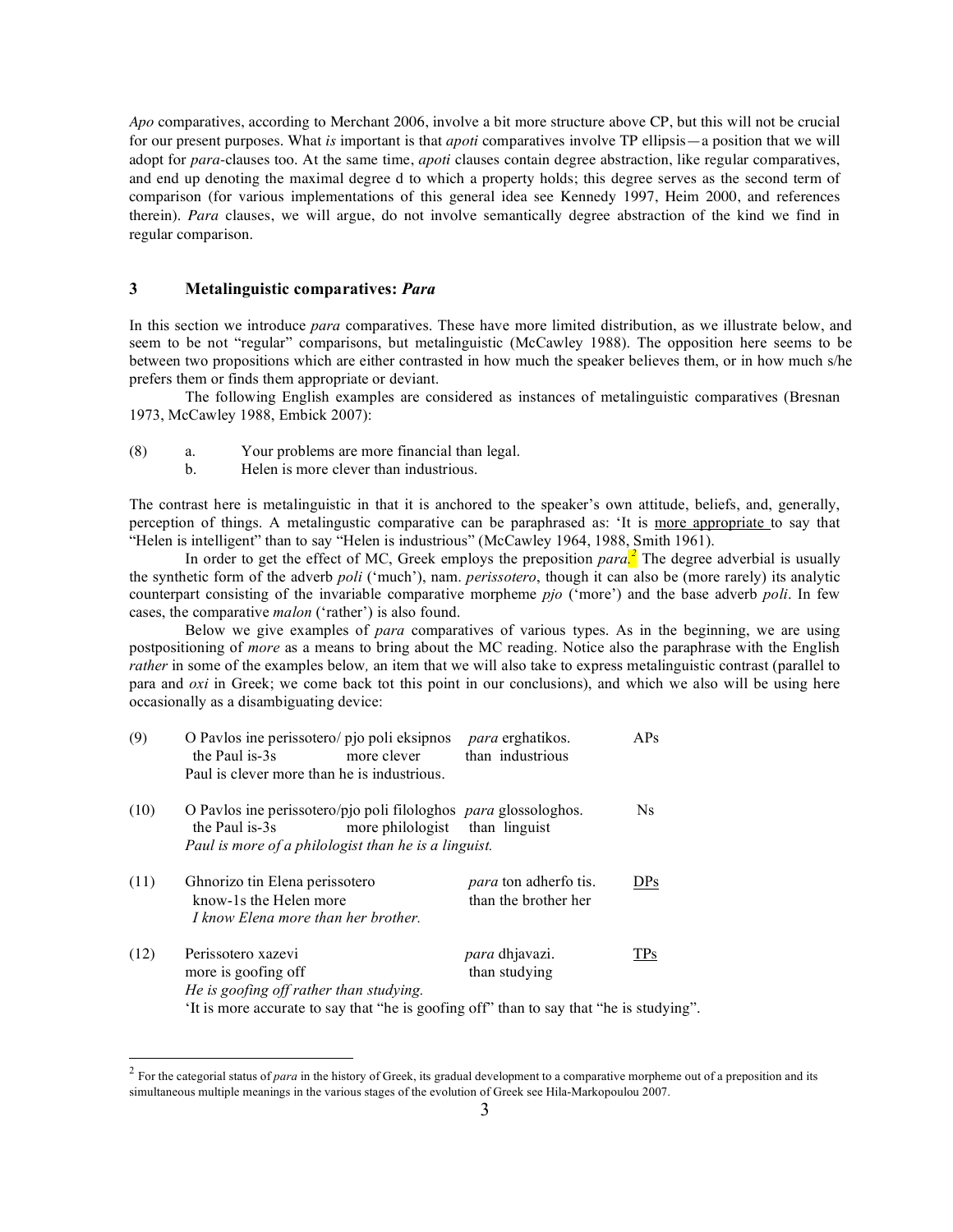| (13) | Perissotero taksidevi me to treno |  |                                                   | <i>para</i> me to leoforio.                 | <b>PPs</b> |
|------|-----------------------------------|--|---------------------------------------------------|---------------------------------------------|------------|
|      | more                              |  |                                                   | travel.3sg with the train than with the bus |            |
|      |                                   |  | He travels more with the train than with the bus. |                                             |            |

We see here that the constituent that appears after *para* can belong to various syntactic categories: AP, DP, TP, even CP (as embedded *na* clauses are in Greek), as indicated below:

| (14) | M' aresi kalitera na pijeno ekdhromes                        | <i>para na</i> kathome brosta stin tileorasi. |  |
|------|--------------------------------------------------------------|-----------------------------------------------|--|
|      | me likes better to go excursions                             | than to sit in front to-the TV                |  |
|      | I prefer going on trips rather than sitting and watching TV. |                                               |  |

Here the predicate that licenses *para* is a periphrasis consisting of the verb *aresi* 'like' plus the comparative modal adverb *kalitera*, 'better'. A *para* comparative is also compatible with a predicate of preference, viz. verbs like *protimo* 'prefer' which express a preference relation without overt comparative morphology:

| (15) | Kalitera na se dino                      | para na se taizo!                                                              |
|------|------------------------------------------|--------------------------------------------------------------------------------|
|      | better to you dress                      | than to you feed                                                               |
|      | I would rather clothe you than feed you. |                                                                                |
|      |                                          | $($ = It costs me more to feed you than to clothe you $-$ i.e. You eat a lot!) |

| (16) | Protimo ton kafe                          | para to tsai. |  |
|------|-------------------------------------------|---------------|--|
|      | Prefer.1s the coffee                      | than the tea  |  |
|      | I prefer drinking coffee rather than tea. |               |  |

In most of these cases, *para* appears to be interchangeable with *apoti.* There is, however, a fundamental semantic difference between *para* comparatives and *apoti* ones, which involve invariably abstraction over degrees of a property. Consider first the case, repeated here, where *para* is flanked by adjectives (APs), and is also possible with *apoti*:

| (17) | O Pavlos ine perissotero/ pjo poli eksipnos                      |             | <i>para</i> erghatikos. |
|------|------------------------------------------------------------------|-------------|-------------------------|
|      | the Paul is-3s                                                   | more clever | than industrious        |
|      | Paul is clever more than industrious.                            |             |                         |
|      | (Roughly equivalent to: Paul is clever rather than industrious). |             |                         |
| (18) | O Pavlos ine perissotero eksipnos                                |             | apoti erghatikos.       |
|      | the $P$ , is more                                                | clever      | than industrious        |
|      | Paul is more clever than he is industrious.                      |             |                         |
|      |                                                                  |             |                         |

(17) and (18) differ in that the former, but not the latter, conveys the meaning we identified earlier as the hallmark of MC, as indicated in the translation. The *apoti* sentence, on the other hand, has the expected meaning where two degrees of (in this case different) properties are being compared:

(19) 'The degree d to which Paul is intelligent is higher than the degree d' to which Paul is industrious.'

In both cases we get the inference that:

(20) Paul is to some positive degree industrious.

In this, *para* and *apoti* contrast with *rather* which seems to disallow (20): *Paul is clever rather than industrious* does not allow a positive inference to the industriousness of Paul. *Para* is in this sense more "positive' than *rather;* notice, however, that the positive inference is cancellable:

(21) O Pavlos ine perissotero eksipnos {para/apoti} erghatikos. Ke ja na poume tin alithia, den pistevo oti ine katholou ergatikos. Paul is more intelligent than he is industrious; in fact I don't think he is industrious at all.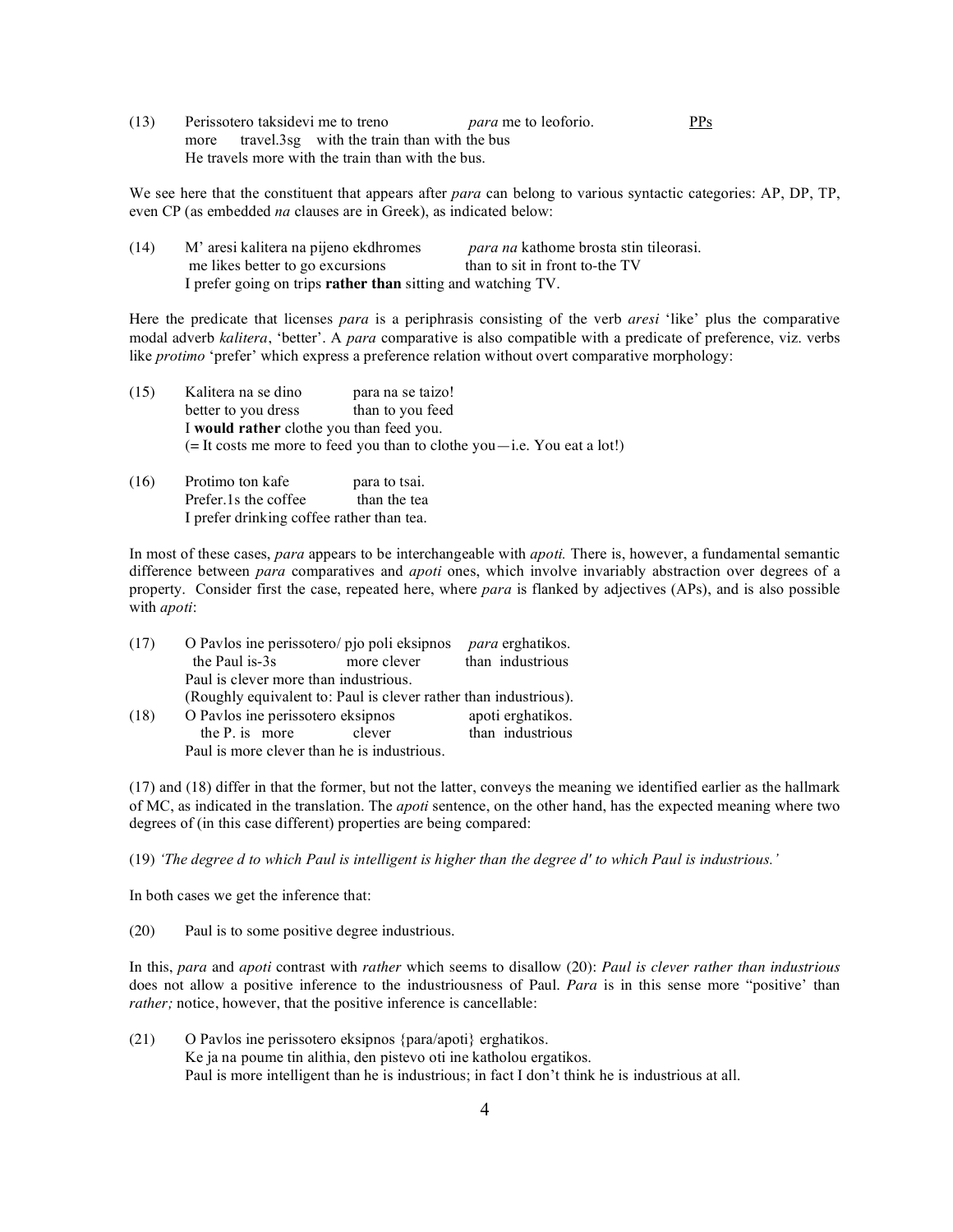This seems to suggest that (21) is at most an implicature with both *para* and *apoti*. To illustrate now with another example, consider *apoti* and *para* with PPs:

- (22) Perissotero ghnorizo tin Elena para ton aderfo tis. I know Elena more than her brother. *It is more appropriate for me to say that I know Elena than that I know her brother.*
- (23) Perissotero ghnorizo tin Elena apoti ton aderfo tis. more know-1s the Helen than the brother her The degree d to which I know Elena is greater than the degree d' to which I know her brother.

Again, the intuition is that *para* contrasts two propositions in terms of accuracy or appropriateness, unlike the *apoti* comparative which compares two degrees to which a property holds. In the following section we will present further evidence to the effect that *para* comparatives do not involve regular comparison.

### **4. Asymmetries between regular and** *para* **comparatives**

We review here a number of asymmetries between *para* and *apoti* clauses that point out to the direction that semantically *para* clauses do not involve abstraction of degrees to which a predicate holds. We will take this to be our starting point for the semantics of metalinguistic comparison we will propose in section 5.

# **4.1** *Para* **does not express "regular' comparison between degrees**

The point that the para comparative does not express 'regular' comparison becomes clear when we consider the simplest case of predicative comparative:

(24) # I Kiki ine pjo psili para i Ariadne. the Kiki is more tall than the Ariadne (Intended: Kiki is taller than Ariadne.)

(24) cannot mean: the degree to which Kaki is tall is greater than the maximal degree to which Adriane is tall (see also Embick 2007 for English<sup>3</sup>). There is a particular intonation, with a break before *para* which renders the sentence acceptable, but in this case, again, the comparison is metalinguistic:

(24') I Kiki ine pjo psili, # para i Ariadne.

In my opinion, the proposition "Kiki is taller than Ariadne" is more appropriate than the proposition "Ariadne is taller than Kiki".

Hence *para* simply cannot function as a predicative comparative. We will take this as an indication that there is no degree abstraction in the *para* clause of the kind involved in the regular *than* clauses.

### **4.2** *Para* **is incompatible with the synthetic comparative**

*Para* is not compatible with the synthetic form of the comparative adjective or adverb, unlike *apo*/*apoti*, which is compatible with either the synthetic or the analytic form (Stavrou 1982):

(25) \* O Pavlos ine eksipnoteros para erghatikos. #Paul is smarter than he is industrious.

 <sup>3</sup> Embick (op.cit.:16-17) discusses the English sentence *Your problems are more financial than mine,* which is presented as ungrammatical by McCawley (1988:673).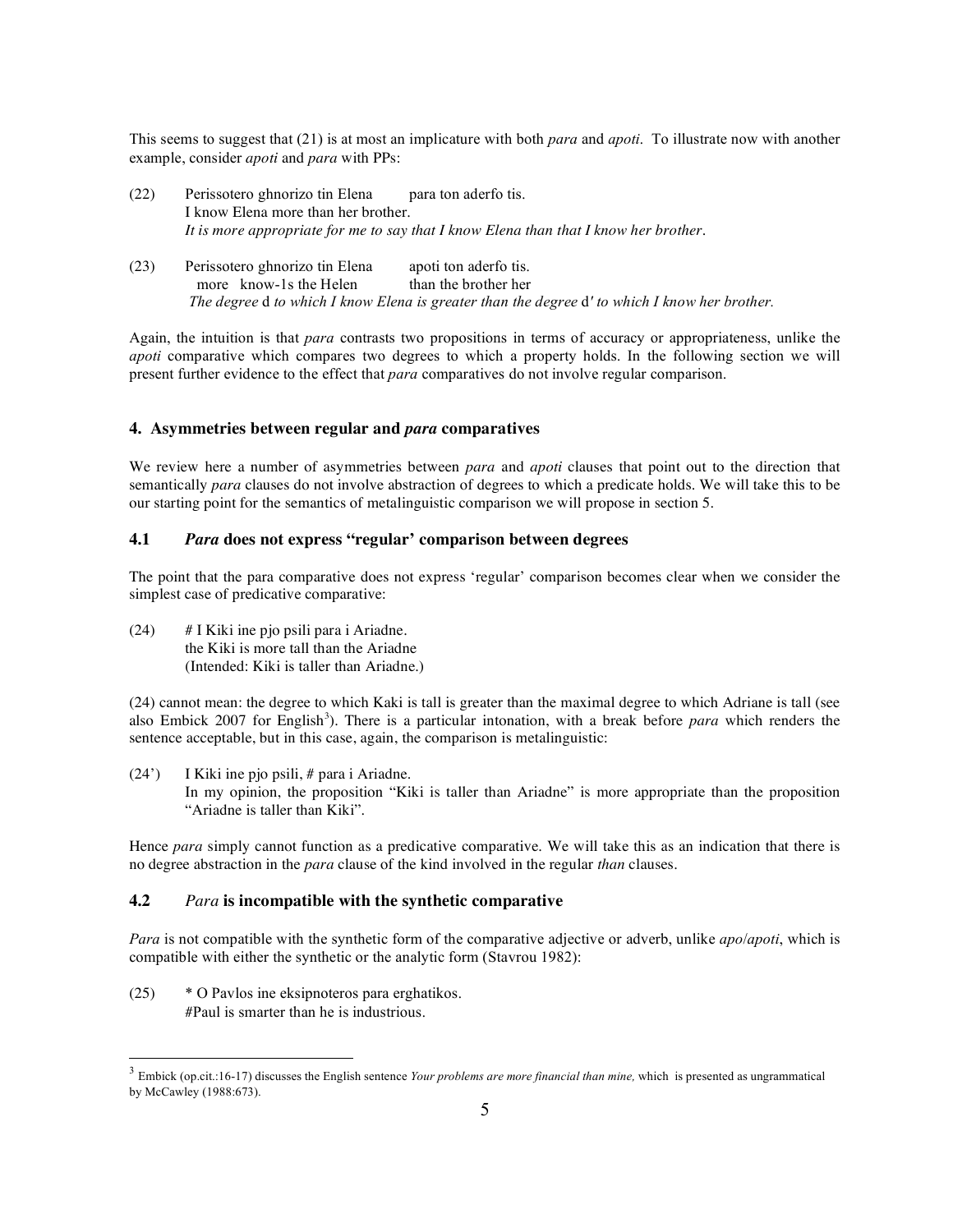The same effect has been observed for MCs in English (see McCawley 1988, Embick 2007 for discussion and references). The impossibility of the synthetic form in this case ties in with our earlier conclusion that no regular comparison between predicates is involved, and suggests a difference in status and meaning between the synthetic and analytic MORE, which we will capitalize on later.

### **4.3 No** *para* **in comparison of deviation**

Para is not possible in a comparative of deviation:

(26) I Mesogios ine pjo vathia **{apoti/\*para}** o Adriatiki ine rixi. The Mediterranean Sea is more deep than the Adriatic is shallow.

This fact is significant because it questions the idea that MC and comparison of deviation are the same thing (as seems to be suggested in Embick 2007). To us, the impossibility of *para* in comparative of deviation follows from the general inability of this type of comparative to express a comparison between degrees of predicates. Additionally, these structures are quite telling as regards the role of focus in the *para* comparative: the *para* remnant must contain one term of comparison, not more, as is the case here where two pairs are compared: Adriatic / Mediterranean, as well as the predicates deep and shallow. We will revisit the focus conditions on *para* shortly.

## **4.4 Para cannot introduce a measure phrase**

*Para* is incompatible with a measure phrase:

- (27) \*I Kiki {ine pjo psili/ exi ipsos parapano} **para dio metra.** Kiki {is more tall/has height more} **than 2 meters**
- (28) \*To ktirio ine parapano **para ekato metra.** The building is more than 100 meters
- (29) Kathe pektis s'afti tin omadha exi ipsos parapano apo {1.95/ **\*para 1.95**} each player in this team has height more than {1.95/ para 1.95}

Such cases fail completely because the measure phrase cannot be (re) analyzed as a proposition, as is required for MC, if our hypothesis is correct.

## **4.5 Syntactic differences between regular and** *para***-comparatives**

#### **4.5.1 Comparative float**

The comparative morpheme *perissotero* can 'float' in a *para*-comparative: it can precede or follow the contrasted constituent but can also appear sentence initially. In normal comparatives it can only immediately precede the adjective. Recall also the flexibility of the English *more,* which in the case of the MC it can follow the predicate:

- (30) a. Ine eksipnos perissotero para erghatikos. He is clever more than industrious. b. Perissotero ine eksipnos para erghatikos. (31) a. Ghnorizo tin Elena perissotero para ton aderfo tis.<br>
know.1s the Elena more than the brother her
	- know.1s the Elena more than b. Perissotero ghnorizo tin Elena para ton aderfo tis. I know Elena more than her brother.
- (32) Perissotero ine o Janis eksipsnos {??apoti/\*apo} erghatikos. more is the John clever {than.what/than industrious}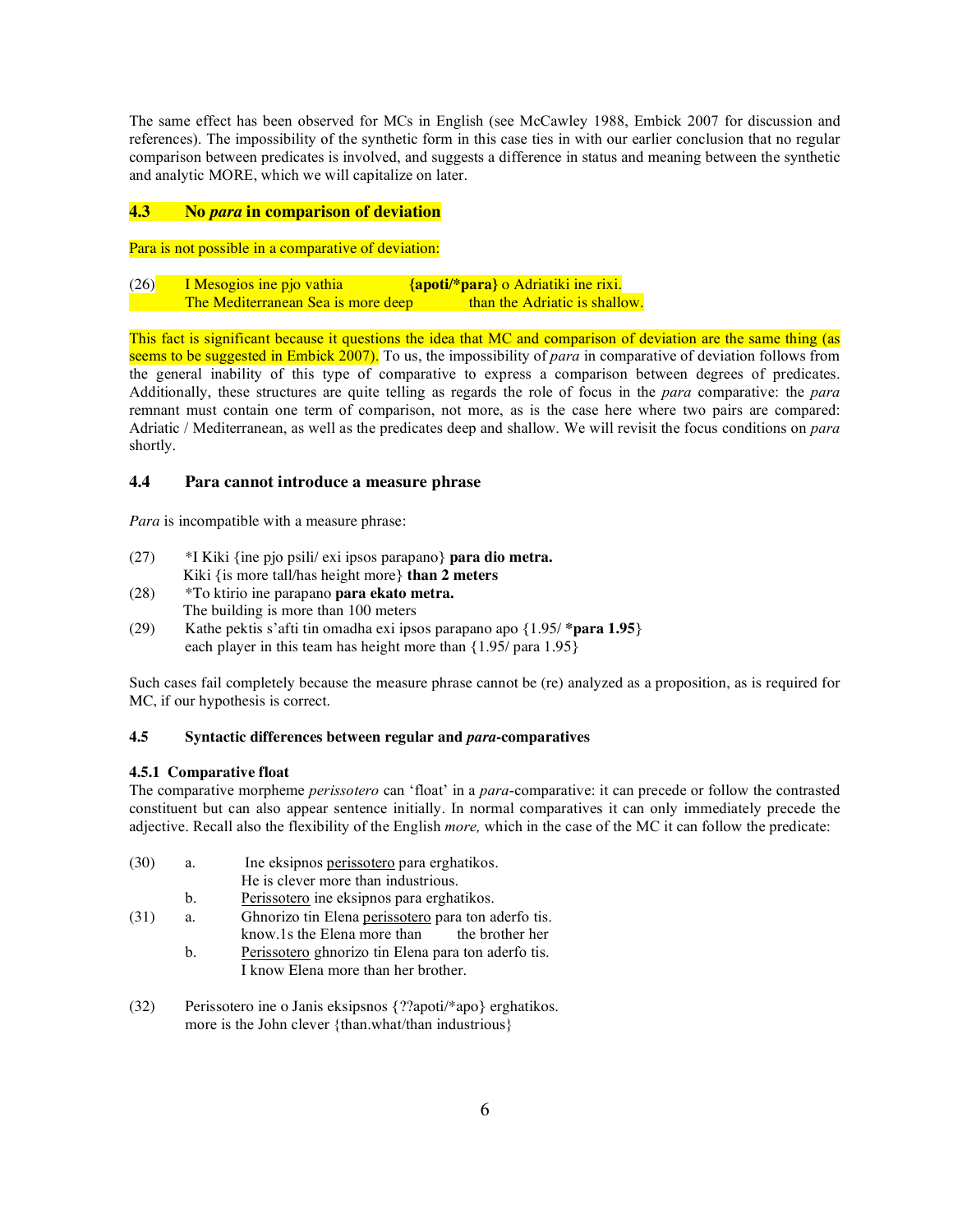This float suggests adverbial status of metalinguistic *perissotero* "more"; in particular MC *perissotero* seems to behave like a sentence adverbial rather than VP-level (for the relevant tests in Greek see Alexiadou 1997), since it can easily appear, at least in Greek, in sentence initial position.

## **4.5.2 No extraction of the** *para* **constituent**

While in regular comparatives involving *apo* the target of comparison may be moved to form a (unbounded) *wh*question (of the usual type that in Greek)*,* what follows *para* cannot move:

| (33) | a. | Apo pjon  | ine perissotero eksipnos o Petros?                       |
|------|----|-----------|----------------------------------------------------------|
|      |    |           | than whom is cleverer (more clever) the Peter?           |
|      | b. | *Para ti  | ine o Petros perissotero eksipnos?                       |
|      |    | than what | is the P more clever?                                    |
|      |    |           | (cf. O Petros ine perissotero eksipnos para erghatikos). |
|      |    |           |                                                          |

(34) \*Para pjon ghnorizis perissotero tin Elena? than whom know.2sg more the Elena?

This looks suggestive evidence for co-ordinate structure constraint on *para* comparatives, unlike with regular comparatives.

## **4.5.3 No 'correlate ambiguity' in the** *para***-comparative**

Comparatives may be ambiguous if the target of comparison is expressed by the prepositional *apo* (than/from), between what we call below 'subject correlate' and 'object correlate' readings:

(35) Katalaveno tin Elena perissotero **apo ton adherfo tis.** understand.1sg the Elena more than the brother her

#### *Object correlate reading*

(a) I understand Elena more than I understand her brother.

- *Subject correlate reading*
	- (b)  $I$  understand Elena more than her brother does.

Clausal comparatives, on the other hand, are unambiguous, and allow only the object correlate reading:

(36) Katalaveno perissotero tin Elena apoti ton aderfo tis. Unambiguous: I understand Elena more than I understand her brother.

Metalinguistic comparison with *para* follows the *apoti* pattern and allows only the object correlate reading:

(37) Katalaveno perissotero tin Elena para ton aderfo tis. Unambiguous: I understand Elena more than I understand her brother.

*Para* thus behaves like a clausal comparative, a position that we will adopt here.

## **4.5.5 Single remnant constraint**

*Para* comparatives, unlike *apoti* ones, require only one remnant, as shown below:

- (38) a Gnorizo perissotero tin Elena **apoti** gnorizo tin aderfi tis.
	- b \* Gnorizo perissotero tin Elena **para** gnorizo tin aderfi tis. know.1sg more the Elena than know.1sg the sister hers I know Elena more than her sister.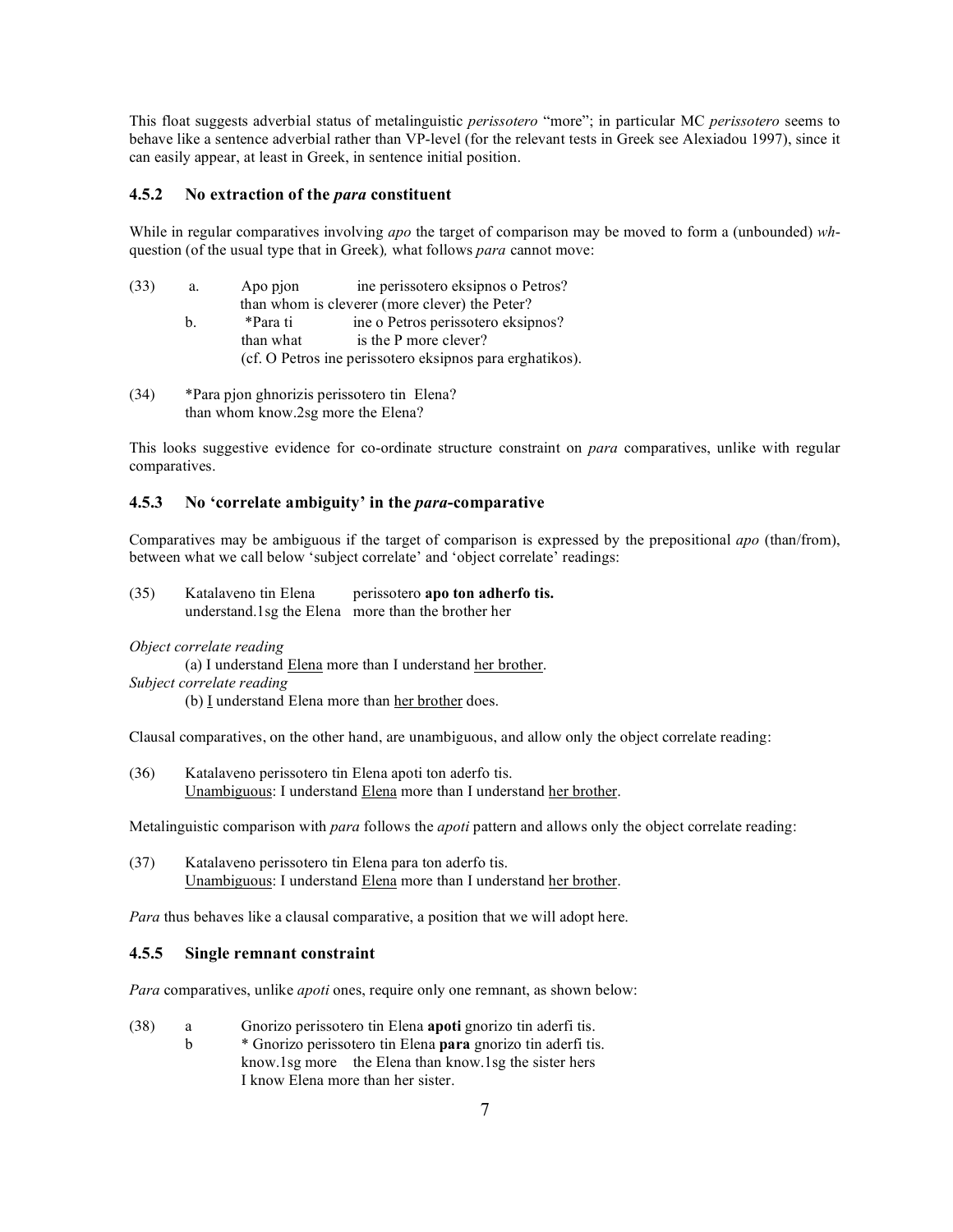We appear to be witnessing "obligatory ellipsis" of the V, but it would be wrong to think of this as such. Rather, the impossibility of V with *para* follows if we assume that the *para* phrase must be focus-marked, i.e. it must contain a feature [F]; such a requirement, we must hypothesize, is not present with *apoti*. Hence *para*, but not *apoti*, imposes strict syntactic parallelism in its ellipsis (see Merchant 2001 on the variation regarding this point), and we end up with strictly one remnant: everything but the contrastively focused constituent is gone. Unfortunately, for reasons of space we cannot elaborate more, but we do offer some more comments in section 5. We do want to emphasize that the single remnant constraint follows from the strict syntactic parallelism holding on *para* clauses between the two contrasted elements, and is not necessarily a counterargument to the ellipsis analysis we propose here (as seems to be suggested by Lechner in his commentary).

### **5. An analysis of metalinguistic comparatives**

A recent analysis for MC in English has been proposed by Embick 2007 (who relies on the syntax given in Bresnan 1973):



The core assumption here is that the metalinguistic comparative contains in the syntax a silent adverbial element: ". This element supplies "appropriateness". According to Embick, the synthetic form of the comparative is ruled because the degree adverbial is not linearly adjacent to the adjective (*stupid*) due to the fact that the head *k* intervenes between the head Deg and the A.

It is important to note that (39) preserves the idea that MC involve degree abstraction over the predicate associated with the adjective—only the predicate is here modified by  $\kappa$ . This assumption, however, is one that we questioned in this paper, and have already presented evidence against. MC, we have been arguing, contrasts two propositions; and the MC morpheme, which we will indicate here as MORE, was shown to behave like a sentential adverb rather than a  $\kappa P$  or an AP modifier. Embick's structure is also not consistent with what we have seen, namely that syntactically the comparative with *para* behaves more like a co-ordinate structure (unlike regular comparatives; recall the extraction facts in ((33) and

(34)). We need an analysis that will capture (a) that *para* is licensed by the presence of an adverbial comparative; (b) that this comparative adverbial does not compare degrees of (the denotation of) the adjective, but degrees of appropriateness of statements, or preference, and (c) that MC looks like co-ordination.

We believe that the following semantics for MORE of metalinguistic comparison will capture the core properties we have observed:

(40)  $\left[\text{MORE}_{ML}\right]= \lambda p \lambda q$ .  $\text{Id}\left[R(a)(p)(d) \wedge d\right] = \max(\lambda d^2 \left[R(a)(q)(d^2)\right])$ 

where R is a gradable propositional attitude supplied by the context: either an epistemic attitude meaning approximately "appropriate to say", or an attitude expressing preference (desiderative or volitional); *a* is the individual anchor (Farkas 1992; Giannakidou 1998, 1999) of the attitude: typically, the speaker in an unembedded sentence.

According to (40), metalinguistic MORE<sub>ML</sub> takes two propositional arguments:  $p$  (the proposition of the main clause), and  $q$  (the proposition of the *para*-clause). MORE<sub>ML</sub> compares the two propositions in terms of the degree that the speaker believes them to be appropriate, prefers, or is willing to assert them. The *para* clause gives the second argument of  $MOREM<sub>L</sub>$ .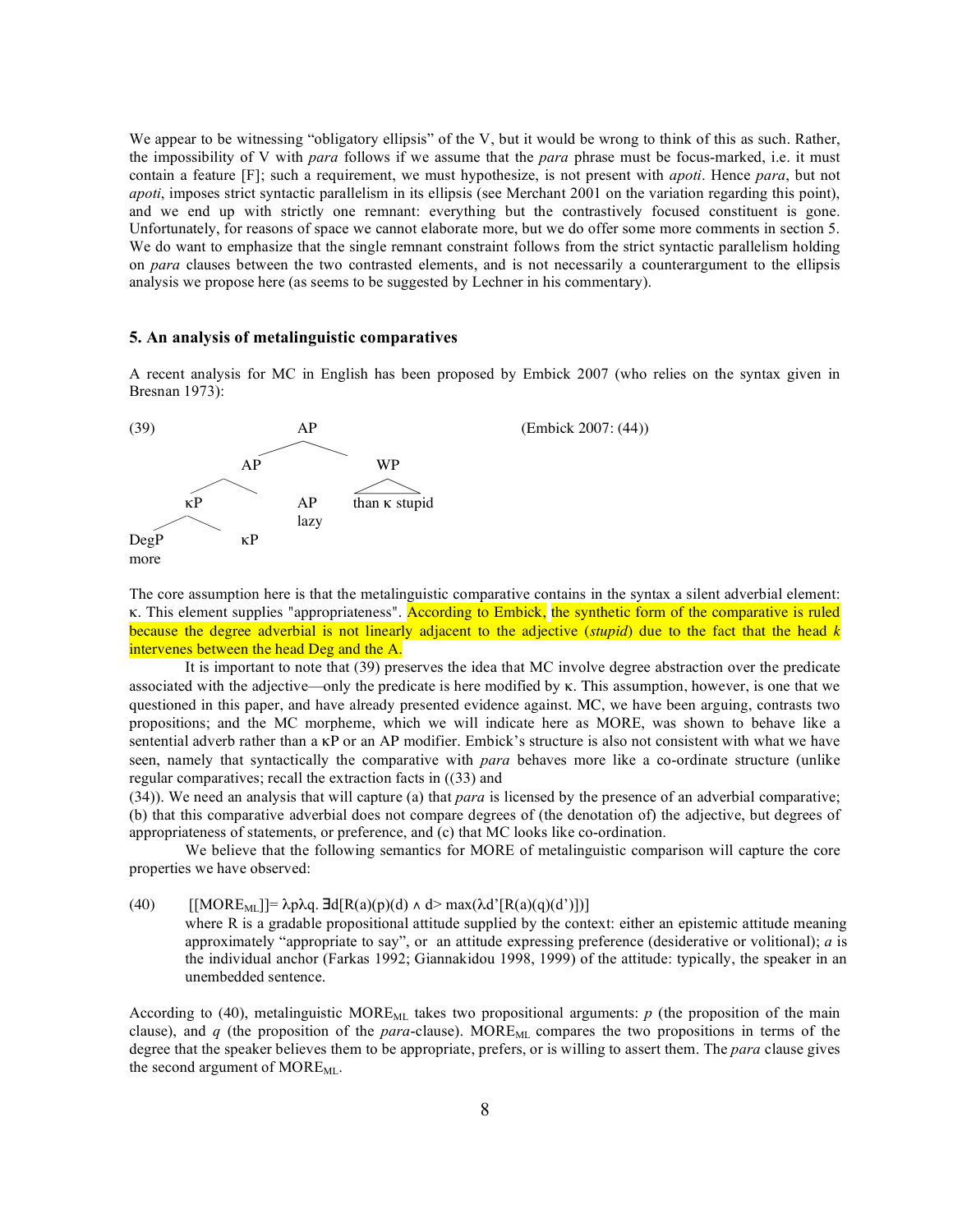It is important to note that the speaker's attitude is given in the semantics and is not present in the syntax in any way. Also important it is to note that the individual anchor is not syntactically present either, as can be seen in the following contrast (brought to our attention by Winnie Lechner):

(41) a. A: El Greco is more of an Expressionist to me than a Mannerist.

b. B: # No, he is not. El Greco is more of a Modernist than a Mannerist.

- (42) a. A: O El Greco ine perissotero expresionistis para maneristis.
	- El Greco is more of an Expressionist than a Mannerist.
	- b. B: Oxi. O El Greco ine perissotero modernistis para maneristis. No, he is not. El Greco is more of a Modernist than a Mannerist.

With an overt indexical like *to me*, as we see, denial is not felicitous; but with MC, in English as well as Greek, it is. Hence we must conclude that the attitude bearer is not syntactically present in the MC.

Following the semantics jus described, the syntax of *para* comparatives looks like follows:

- (43) O Pavlos ine perissotero eksipnos para ergatikos. Paul is bright more than he is industrious.
- (44) TP=  $\exists d$ . it is appropriate (for me) to the degree d to say that Paul is smart  $\wedge$ d> max ( $\lambda$ d'. it is appropriate (for me) to the degree d' to say that P. is industrious)



The structure of the *para* clause is as follows.



*Para* embeds an FP, followed by TP ellipsis (Merchant 2006). The specFP hosts the remnant of ellipsis which is moved there from a lower position. The remnant must follow the general condition on ellipsis that says that the denotation of the remnant must be a member of the focus value (Rooth 1992) of the elided TP:

 $(46)$  [[remnant]]  $\in$  [[TP]]<sup>f</sup>

Additionally, in order to explain why only one remnant is allowed, as we noted earlier, we must say that there is a focus feature [uFoc\*] on the F head that licenses the ellipsis (and contains [E]; Merchant 2001), and that the moved element must be F-marked. In our crucial contrast below, the V is excluded because the VP as a whole is not F-marked—only the object *tin aderfi tis* 'her sister' is.

(47) a Gnorizo perissotero tin Elena **apoti** gnorizo tin aderfi tis. b \* Gnorizo perissotero tin Elena **para** gnorizo tin aderfi tis. know.1sg more the Elena than know.1sg the sister hers I know Elena more than her sister.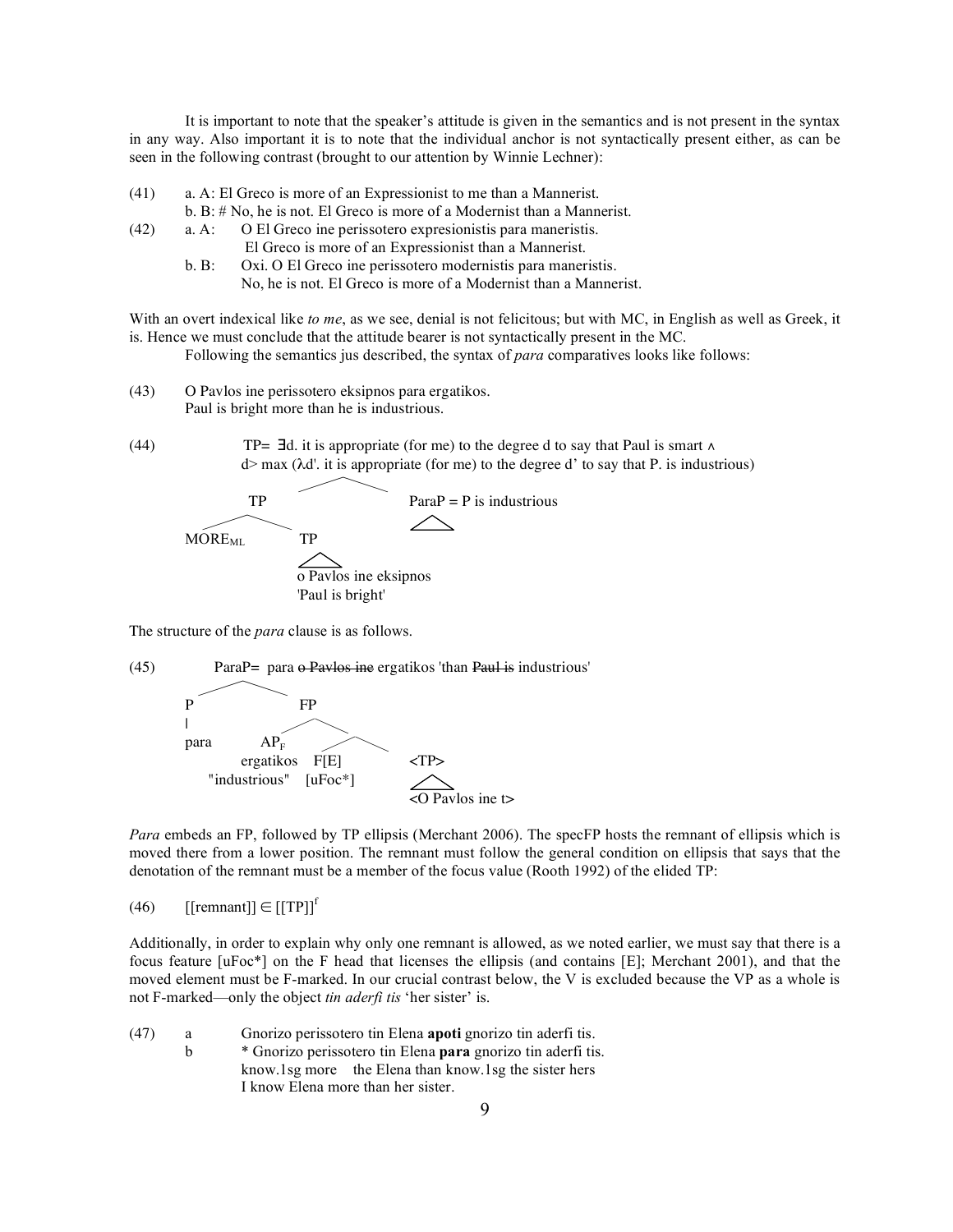*Ghnorizo tin aderfi tis* thus is not a felicitous remnant because it is only partially F-marked. (The F head following *apoti*, we must say, does not contain [uFoc\*] and the V is OK.). Two verbs can indeed be contrasted, of course:

(48) [Gnorizo] perissotero tin Kiki para [tin sibatho]. know.1sg more the Kiki than her like.1sg I know Kiki rather than like her.

In this case we see that the clitic *tin* is allowed because it forms one phonological unit with the verb, and hence the verb plus clitic complex is, as a whole, F-marked. For reasons of space we cannot expand more on the syntax of *para* clauses here, but it should be obvious that these clauses obey a parallelism regulated syntactically by focus in ways that other ellipses are not.

In our account, *para* denotes the identity function, just like regular *than*, as is commonly assumed (see Kennedy 1997 and references). The fact that *para* is triggered by  $MORE_{ml}$  is captured as *para* being selected by MOREml.

(49) MORE<sub>ml</sub>  $[$  TP {paraP/apotiP}]

It is important again to bear in mind that in our account, the *para* clause does not contain abstraction over degrees of the clause predicate. This explains why the *para* comparative cannot be used as a predicative comparative. Here we present some additional evidence that there is no d variable in the *para* clause:

(50) \*O Janis ine perissotero eksipnos para nomizi i Maria oti ine ergatikos. the John is more clever than thinks Mary that he is industrious. John is more intelligent than May thinks he is industrious.

Here we cannot abstract over degrees to which Maria knows that John is industrious, thus *para* is ruled out.

Before we move on, we would like to address the alternative suggested by Winnie Lechner in his commentary. Lechner suggests the following semantics for MOREml.

- (51)  $\left[\text{[MOREM_L]} \right]c = \lambda j_e \lambda \alpha_u \lambda \beta_u \lambda x_e \left[\text{Id} \left[\neg \text{d=0} \land \text{(SEM}(\alpha)\right)\left(\text{d}\right)\left(x\right) \land \text{M}(j)(c)(\alpha) \geq \text{M}(j)(c)(\alpha)\right]$
- "x is  $\alpha$  to some degree d and the degree to which the linguistic expression  $\alpha$  is appropriate/suitable (=M) in a context c exceeds the degree to which the linguistic expression  $\beta$  is appropriate/suitable in c." (Lechner's commentary: (34)).

Here MORE<sub>ML</sub> applies to "a silent pronoun denoting the judge first" [the notion of judge is equivalent roughly to our "individual anchor" and is due to Lasersohn 2005], and then "picks up two metalinguistically contrasted terms" (Lechner: p. 6). There are two aspects that make this particular implementation undesirable: First, this semantics is designed for predicative cases only, e.g. *more intelligent than industrious*, and it is not transferable to other types of arguments, i.e. PPs, DP, CP, TPs, which are indeed possible with MC as we showed at the beginning. Our own definition is flexible enough to capture this versatility. Second, Lechner's definition, we fear, does not give the correct truth conditions. Rather, the truth conditions come out too weak, and this mainly because (51) fails to relate  $\alpha$  and  $\beta$  to x in any way. Even for the predicative cases, this semantics will not work. Consider, e.g. the end product of the application of (51) to our sentence *Paul is more industrious than intelligent:*

(52) Lechner's commentary: (36c, d): c.  $\exists d \, [\neg d=0 \land \text{intelligent (d) (Pavlos) \land M(\text{judge})(c)(\text{'intelligent'}) > M(\text{j})(c)(\text{'industrious'})$ 

d. "Pavlos is intelligent to some degree and the degree to which 'intelligent' is appropriate/suitable in a context c according to the judge exceeds the degree to which 'industrious' is appropriate/suitable in c according to the judge".

The semantics here does not guarantee that the degree to which it is appropriate for a judge to say that *John* is intelligent exceeds the degree to which it is appropriate for a judge to say that *John* is industrious (in a context c).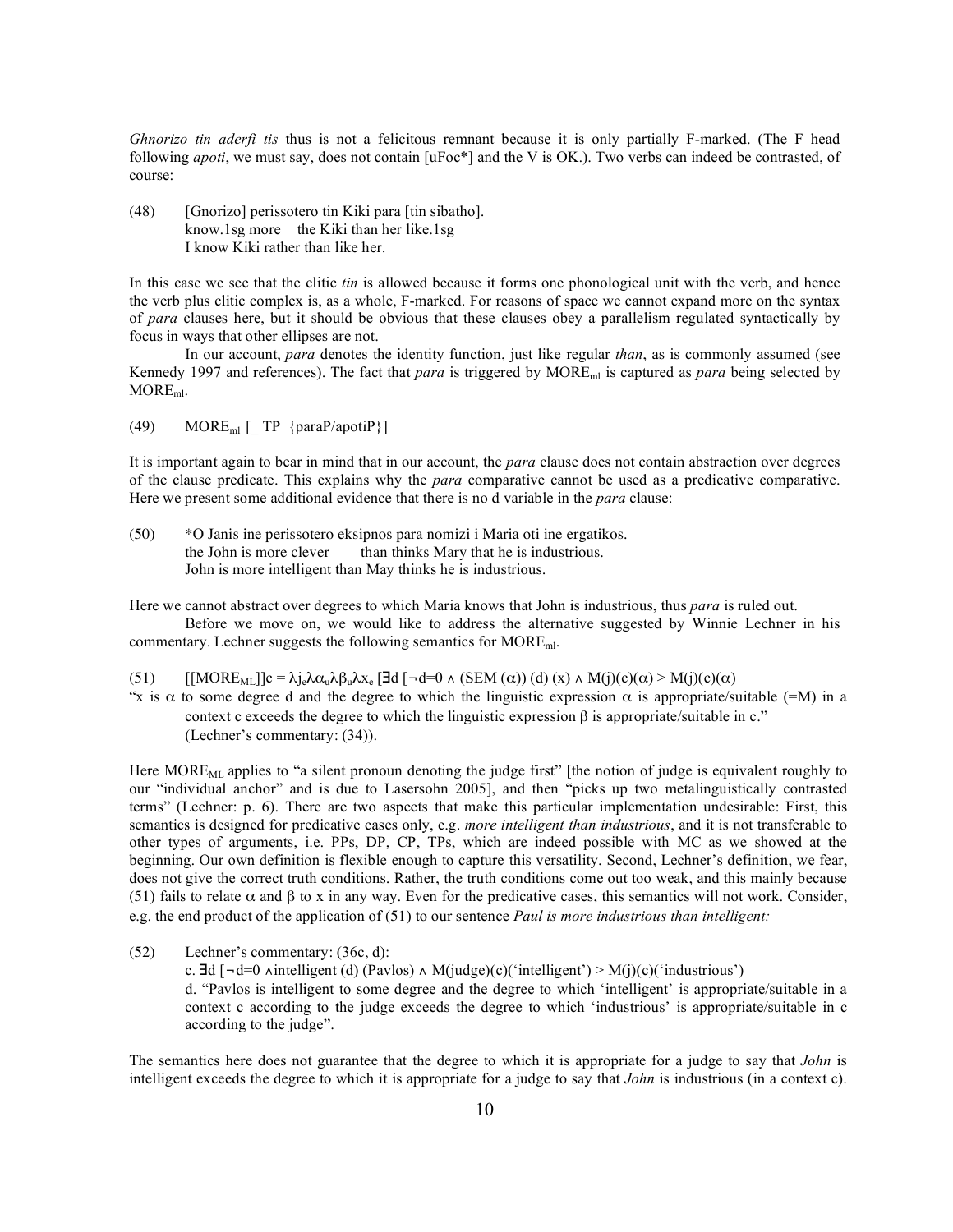It could be that indeed in c the predicate 'intelligent' is more suitable than the predicate 'industrious', but this is a characterizing statement for the context c, thus non-monotonic. Unless the context is downward entailing independently, we do not get an inference to the effect that the predicate at hand is more appropriate for *every* individual in the domain of c (or of any individual at all for that matter; a predicate can be suitable in a context independent of the individuals in the domain of that context, especially in Lechner's definition that does not offer a link between appropriateness of the predicates and x, as we noted). The semantics we offered in (40), on the other hand, by treating the arguments of MORE<sub>ML</sub> as propositions does not run into this problem, and gives the correct truth conditions.

## **6 Extension to metalinguistic negation**

They key idea in our account, as just noted, is that MC establishes a relation between two propositions. In this final section we attempt a generalization of this idea to metalinguistic contrasts in general, and consider briefly the case of metalinguistic negation (MN). In many languages, Greek included, ordinary negation can be read metalinguistically (Horn 1989). When this happens, negation is contrastive and corrective, as indicated below:

| (53) | <b>Dhen</b> ine eksipnos          | ala ergatikos. |
|------|-----------------------------------|----------------|
|      | He is not bright but industrious. |                |

(54) **Dhen** m' aresi to psari **ala** to kotopulo. I don't like fish but chicken.

In Giannakidou 1998 it is argued that the morpheme *oxi* in Greek lexicalizes MN:

- (55) Ine **oxi** eksipnos **ala** ergatikos. He is not bright but industrious.
- (56) Sinithos taksidevi **oxi** me aeroplano ala me treno. Usually travels.3sg not with the airplane but with the train. He usually travels not with the airplane but with the train.

When *oxi* is used, the second term of contrast is required, as expected by a contrastive device:

 $(57)$  # Ine **oxi** eksipnos. He is not intelligent

If MN is grammaticalized in the form of *oxi,* then Horn's 1989 claim that MN is a purely pragmatic device cannot be right. In Giannakidou 1998, *oxi* is treated as an adverb that expresses constituent negation. Here, we will revise this position and propose that oxi is a binary operator that takes two propositional arguments:

(58)  $\left[ [\text{oxi}_{ML}]]= \lambda p \lambda q. \neg R(a)(p) \wedge R(a)(q) \right]$ where R is the attitude "correct to say"

Hence, a sentence like (54) above, is derived as follows; note here that we have true coordination with *ala* 'but':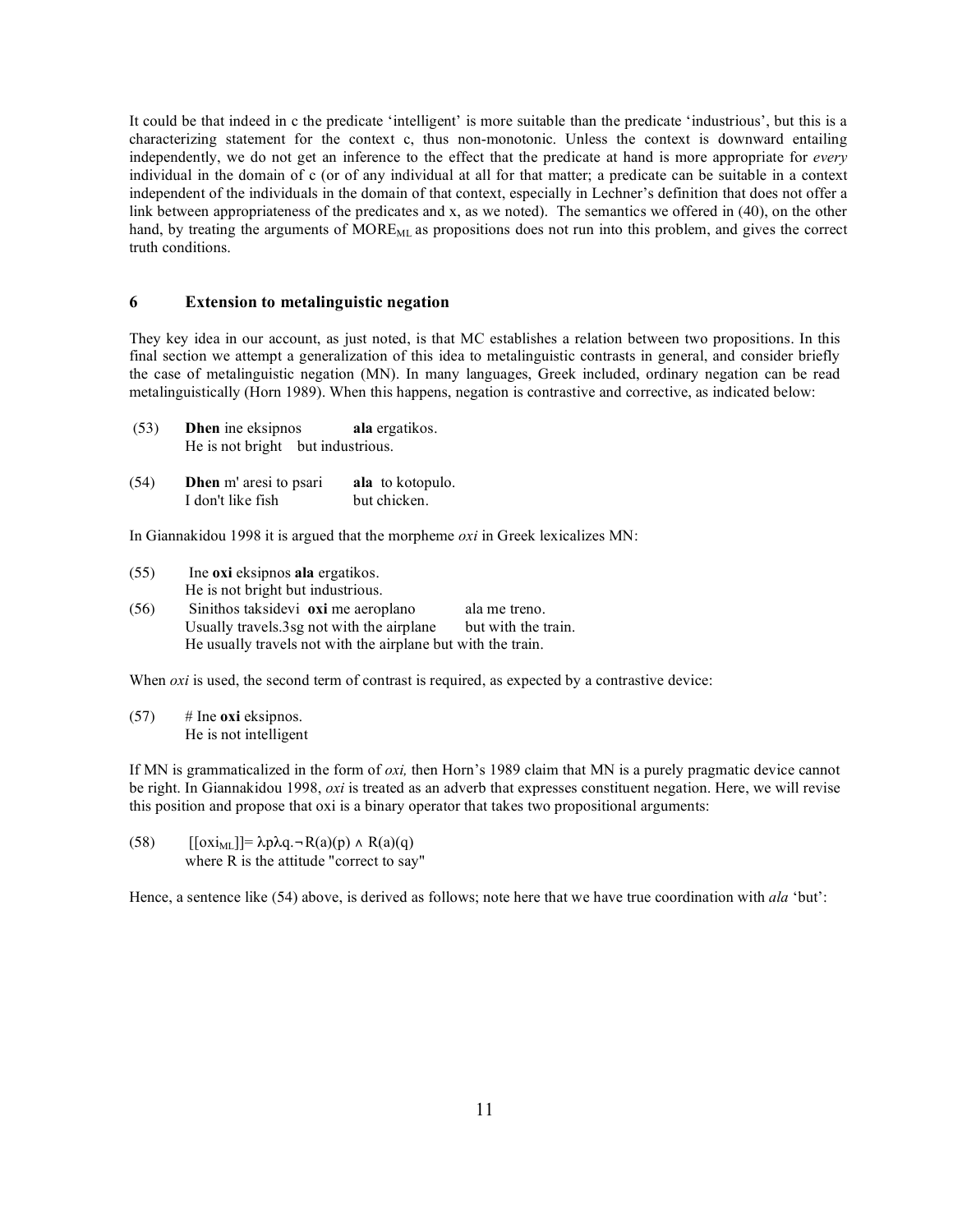$(TP)$  TP = It is not correct for me to say that I like fish and it is correct to say that I lik e chicken



In this analysis, MN, being inherently contrastive, has a different grammatical status from regular negation, which corresponds to the unary logical connective familiar from propositional logic. This may sound like a radical conclusion, and we await further research to establish whether, crosslingustically, we find similar patterns of contrastive negation.

## **7 Conclusions**

The common features between metalinguistic negation and comparative that we argued for here are:

- Both MC and MN are binary: they contrast two propositions.
- Both MC and MN contribute a propositional attitude that relating to appropriateness/belief.<br>• Both MC and MN involve clausal ellingis and are akin to coordinate structures
- Both MC and MN involve clausal ellipsis and are akin to coordinate structures.

Hopefully, we have securely established at least some of these claims, though much more remains to be done. For reasons of space we will have to end the discussion here, leaving many questions open, most prominently the question of whether the third claim holds crosslinguistically, and whether metalinguistic negation also involves ellipsis (as we are assuming). We will close, with one final research question for English: is *rather* comparable to *para* and *oxi*?

- (60) Ine **oxi** eksipnos **ala** ergatikos. He is industrious **rather than** bright.
- (61) M' aresi oxi to psari **ala** to kotopulo. I like chicken **rather than** fish.

This seems to be the case, at least at this initial stage. If indeed *rather* turns out to be like *oxi,* then we may have evidence for coordination comparative in English.

#### **Acknowledgments**

Many thanks to Sabine Iatridou for giving us the opportunity to present this paper at the workshop on Greek syntax and semantics that she organized at MIT, and to Winnie Lechner for his generous commentary; we hope we did justice to his comments here. We are also grateful to Jason Merchant for his many insightful suggestions and advice, which improved the analysis considerably, and to Chris Kennedy for helpful discussion and bibliographical advice. Finally, many thanks to the audiences at MIT and the University of Potsdam, where this material was presented, especially Penka Stateva, Malte Zimmerman, and Peter Kosta for their very useful feedback.

### **References**

Alexiadou, Artemis, 1997. *Adverb Placement: A case study in antisymmetric syntax.* John Benjamins. Bresnan, J. 1973. Syntax of the Comparative Clause Construction in English. *Linguistic Inquir*y 4.3:275-343. Embick, D. 2007. Blocking effects and analytic/synthetic alternations. NLLT 25: 1-37. Farkas, Donka F. 1992. On the semantics of subjunctive complements. In *Romance Languages and Linguistic Theory*, ed. by P. Hirschbuhler et al, John Benjmans, 69-104.